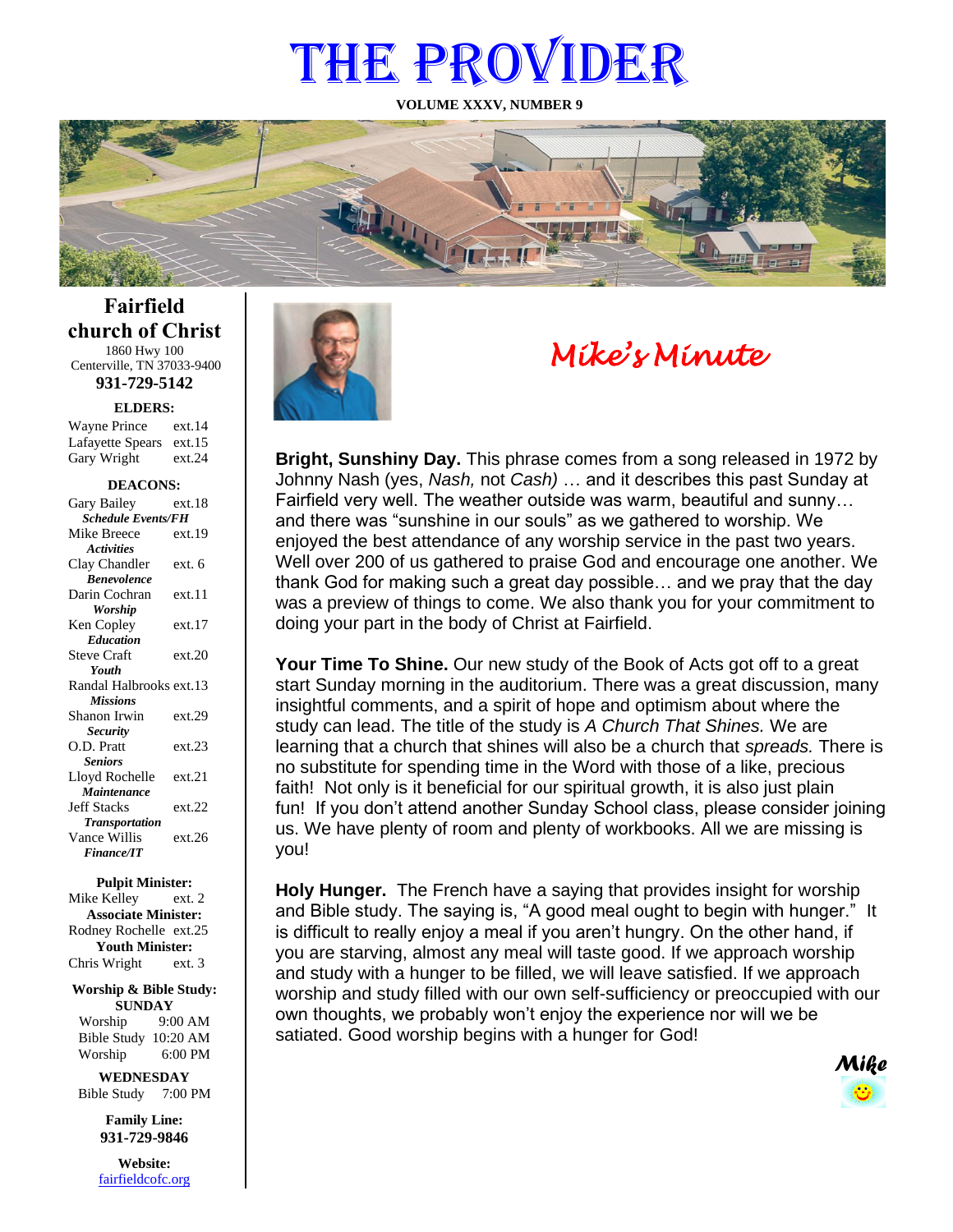

It was good to have **Carolyn Phillips** a couple of Sunday's ago and **Gerry & Sarah Hinson** and **Diane Coates** back at services this past Sunday after having been out sick.

Family & Friends Relay team will be having a fund-This Sunday after morning services, the Fairfield raising lunch and will be serving from 11:00 am until 1:00 pm. We will have a variety of soups, chili and chicken-n-dumplings, chips, sandwiches and dessert. There will also be a silent auction.

The elders will meet with the deacons in the Fellowship Hall this Sunday afternoon at 5:00 pm.

Any lady interested in being a part of the Purpose "Field" Women's Ministry is invited to a *Planning*  Party on Saturday, March 5<sup>th</sup> at 9 am in the basement of the church. If you have any questions, please see Amber Kelley.

**PLEASE NOTE:** We will not be having a blood drive in March as a result of a mix-up in the Nashville office. We are not scheduled for a blood drive until July, so if there are any who wish to give before then are welcome to go elsewhere. If there are any other questions, please see Margaret Martin.

**filem** Volunteers are needed to serve as teachers and graders for courses on the World Bible Study School website. If you need information pertaining to this mission project, please contact Tom Gosser by phone (931-628-0521) or by email [\(tom\\_j57@hotmail.com\)](mailto:tom_j57@hotmail.com). The Action magazine (WBS) is available in both foyers. Please pick one up.

The men to serve sheets for March are in both foyers.



*Members:* Aiden Liddell, Sherry Breece (St. Thomas West), Gerry Smith (tests this week), Harry Totty, Dorothy Weatherspoon, Derek Hutchings, Dewayne Victory, Marlin Lawson (home), June Prince, Helen Shanes, Barbara Chandler (home), Thomas Haskins, Lou Dickens, Paul & Noble Victory, James Coates & Jo Ann Totty.

*Friends & Family:* Christians & missionaries in the Ukraine, Jo James (home), Lucille Morphis (home), J.B. Brown (St. Thomas Midtown), Charlie Shelton, Wanda Gilliam Felts, Cody Crawford, Linda Goad, Doris & Marjorie Claud, Rebeca Mears, David Dansby, Darlene Rounsavall, Greg Zoller, Seth Williams, Elizabeth Dunn, Mike & Nancy Bradley, Kelley Wilson, Glen England, Melvin Roberson, Ronald Loveless (Maury Regional hospital), Billie Church, Daniel Spears, Ann Spencer, Thomas Brady, Donald Brady, Rachael Bellis, Doris Elam, Neil Jobe, Donna Gaspard, Roman Surra, Rita Stacks, McKinley Moore, Jimmy Jenkins, Ruby Church, Carolyn Nash, Kathy Swinford Coleman, Grayson Gunter, Jimmy George & William Dale Nash.

*Life Care:* Anthony Stacks, Kenneth Chandler, Lelia Mae Poore, James Hassell, Sue Edney, Hester Moss, Joyce Cayce

*St. Thomas Hickman Nursing Home:* Barbara Beard, Naomi Bailey

*Olive Branch Senior Living, Dickson:* Martha Page



#### We also express our sympathy to the family of **Edith McCoy Talbert** who passed away. She was related to several members here. Her funeral was Wednesday.

We extend our sympathy to the family of **Roy Keith Barber**, the brother-in-law of **Bobby McCoy** who passed away. His funeral was Friday.

# Responses

**Gerry Smith** came forward last Sunday morning and **Donna Pitman** came forward Sunday evening asking for prayers. Please keep these ladies in your prayers.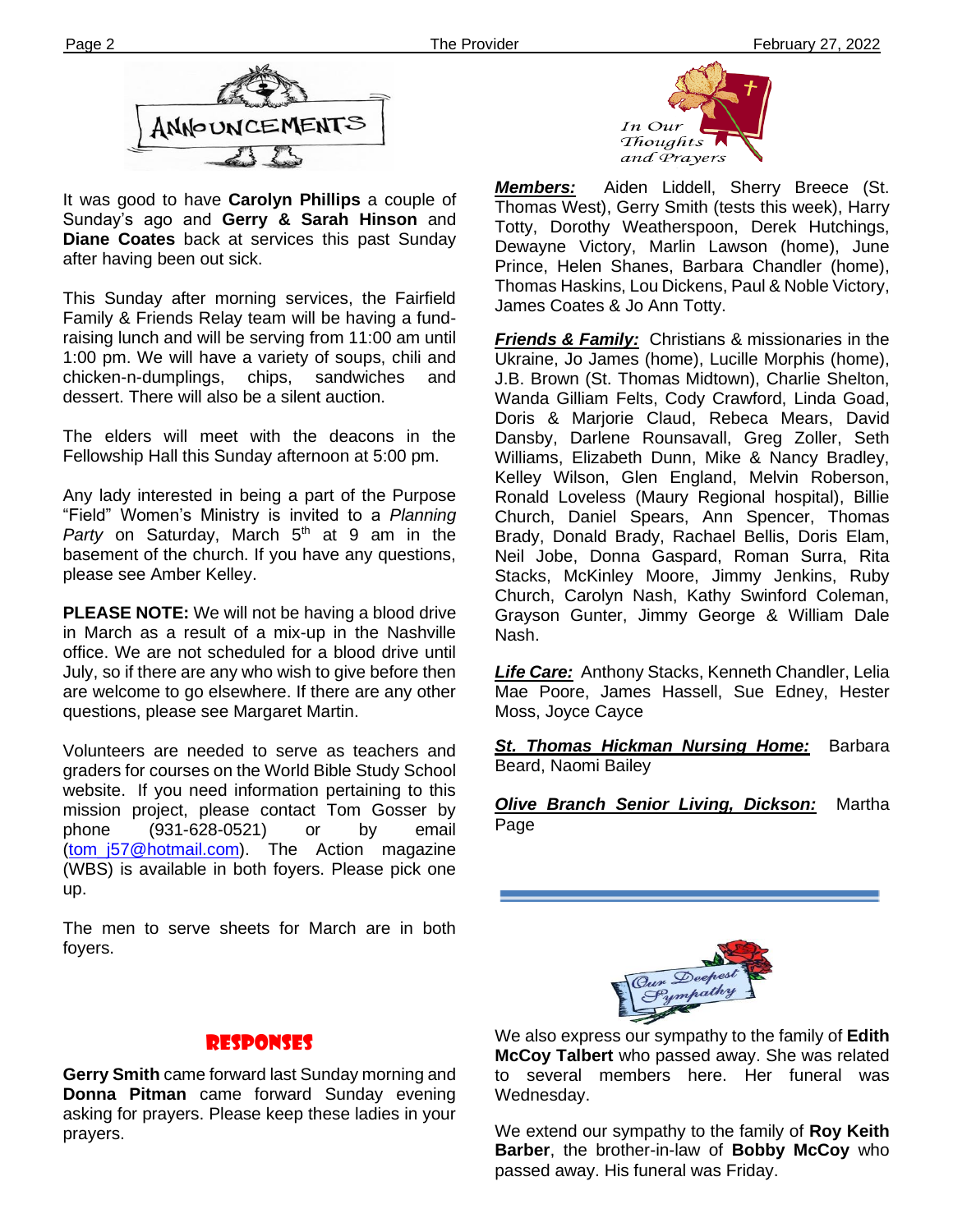

### **Center Fielders News** "Faithful Unto Death"

 We live in a godless world where perverted lifestyles are commonly accepted and openly promoted. It seems our freedoms are steadily eroding. Bible believing Christian's face opposition and slanderous accusations in their stand for holy living. The threat of persecution looms over God's people with growing intensity.

 Throughout history, believers have faced suffering and hardships, including martyrdom, for the cause of Christ. But they overcame by the blood of the Lamb and by the word of their testimony. While many remained faithful to the end, there were those who gave in under pressure and denied the Lord.

 How about us? Will we stand firm even under severe testing? Are we prepared for those fiery trials that may come? This is certainly no time to coast along in a relaxed state of spirituality or being lukewarm. Now is the time to be serious and committed in submission to our Lord and Savior, Jesus the Christ. We must walk daily with an attitude of "seek first the kingdom of God and His righteousness".

 As Heaven bound pilgrims, we can be kept by His power and we can be conquerors by living faithfully for Him and even dying for Him if that time comes. Whatever the cost, by His presence and by His power, we can remain faithful unto death.

*Obey God and watch Him work,*

*Rodney*

# MEN TO SERVE February 27

#### **SUNDAY MORNING:**

**Song Leader:** Darin Cochran  **Opening Prayer:** Norman George **Scripture Reading:** Skyler Irvin  **Scripture: Ephesians 4:14-15 Preside Lord's Supper:** Rodney Rochelle  **Alternates:** Bobby McCoy, Zack Harvill  **Announcements:** Darin Cochran  **Closing Prayer:** John Irvin **Van Driver:** Gary Basford 931-628-0355

#### **SUNDAY EVENING:**

**Announcements:** Mike Batts **Scripture Reading:** Gerry Hinson  **Scripture: John 15:5-8 Song Leader:** Jeff Stacks **Opening Prayer:** Wayne Prince **Lord's Supper:** Adam Jude, Gary Basford **Closing Prayer:** Roy McCoy **Van Driver:** Gary Basford 931-628-0355

#### **WEDNESDAY NIGHT:**

**Announcements:** Mike Batts **Song Leader:** Bobby McCoy **Opening Prayer:** Roy McCoy **Invitation:** Mike Kelley  **Van Driver:** Chris Love 931-994-7855

# **CALLED TO BE THE BODY OF CHRIST**

SO THAT WE MAY NO LONGER BE CHILDREN, TOSSED TO AND FRO BY THE WAVES AND CARRIED ABOUT BY EVERY WIND OF DOCTRINE, BY HUMAN CUNNING, BY CRAFTINESS IN DECEITFUL SCHEMES. RATHER, SPEAKING THE TRUTH IN LOVE, WE ARE TO GROW UP IN EVERY WAY INTO HIM WHO IS THE HEAD, INTO CHRIST,

Ephesians 4:14-15



 **Mar 15** - Middle/High School Devo, 6:30-8:30 @ FH **Mar 1** - Middle/High School Devo, 6:30-8:30 @ FH **Mar 13** - 3<sup>rd</sup>-5<sup>th</sup> grade Devo, during evening service @ FH **Mar 20** - Puppet show, during evening service, in Lift-Off

# FOR THE RECORD

 **WEEK OF February 20, 2022**

| <b>MORNING WORSHIP</b>    | 214    |
|---------------------------|--------|
| <b>CONTRIBUTION:</b>      | \$4311 |
| <b>2022 WEEKLY BUDGET</b> | \$4167 |